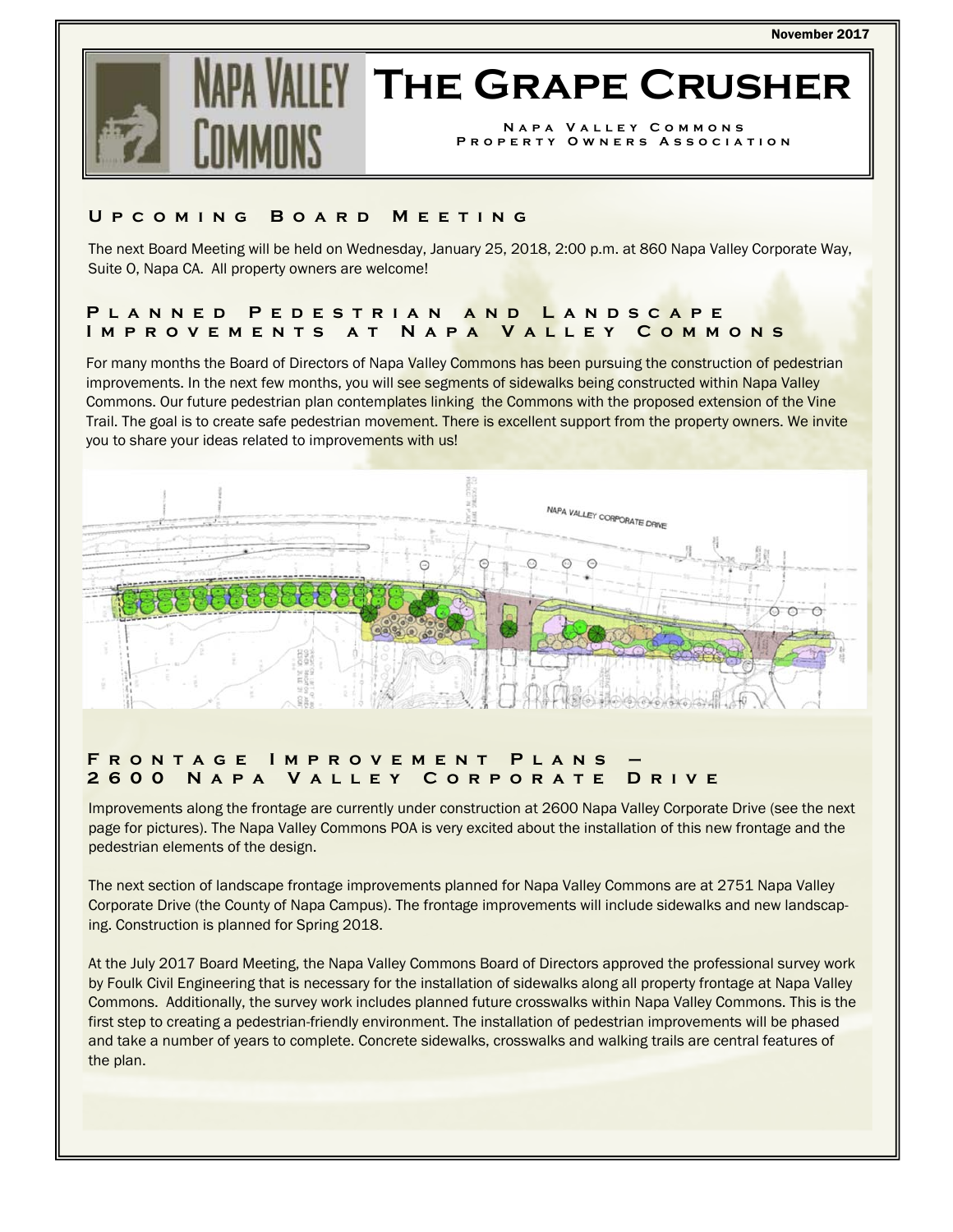**Page 2 The Grape Crusher** 



Frontage Improvements

#### **Caltrans Right of Way (ROW) and Vista Point Park Update**

The POA is continuing in active discussions with Caltrans on a plan to make the vision a reality. Phase I of the plan is to plant vineyards in the Caltrans ROW. It is a very exciting project for Napa and the POA. A lot of work has been done to vet the vision with City of Napa, County of Napa and State officials. We continue to receive 100% support for the vision, which is to transform the principal gateway to the Napa Valley and the Vista Point Park.

Napa Valley Commons is located at one of the key entrances to the Napa Valley. The Board of Directors retained WATG to create a new vision to enhance Vista Point Park and the adjacent Caltrans ROW.

With the proposed highway connection of Highway 12 and Highway 221 underway, the opportunity arises to enhance this special public park space in conjunction with the adjacent Caltrans ROW. This vision concept design is the result of field visits and documentation of opportunities, strategic view analysis, and various internal design workshops. The Board of Directors approved the WATG vision in 2015. More than 30 years ago, the Vista Point Park and sculpture was built and paid for by the original developer (Peter Bedford). The sculpture and current amenities sit on Caltrans ROW but have always been contractually maintained by the POA.

The POA is seeking ownership of the Vista Point Park to greatly enhance this amenity of Napa Valley Commons. The new vision



**WATG** 

creates a park that can be truly used and enjoyed by visitors. As depicted in the renderings, the area around the sculpture would be changed to allow more visitors to walk/sit around the sculpture. This would provide a better sense of location and direction to visitors as well as appreciation of incredible vistas. Information signs would tell of the sculpture, vineyards, history and vistas. Two lawn areas would be created for greater visitor use and events to take place and landscaping would be greatly enhanced. Pedestrian and bicycle facilities would be added and/or enhanced, connecting to existing facilities and thus contributing to a more "active" transportation system. Restrooms would be added. Lighting and security would be improved. The most iconic sculpture in Napa Valley would be set in a worthy artistic setting. As planned, the park would be nestled in vineyards on all sides.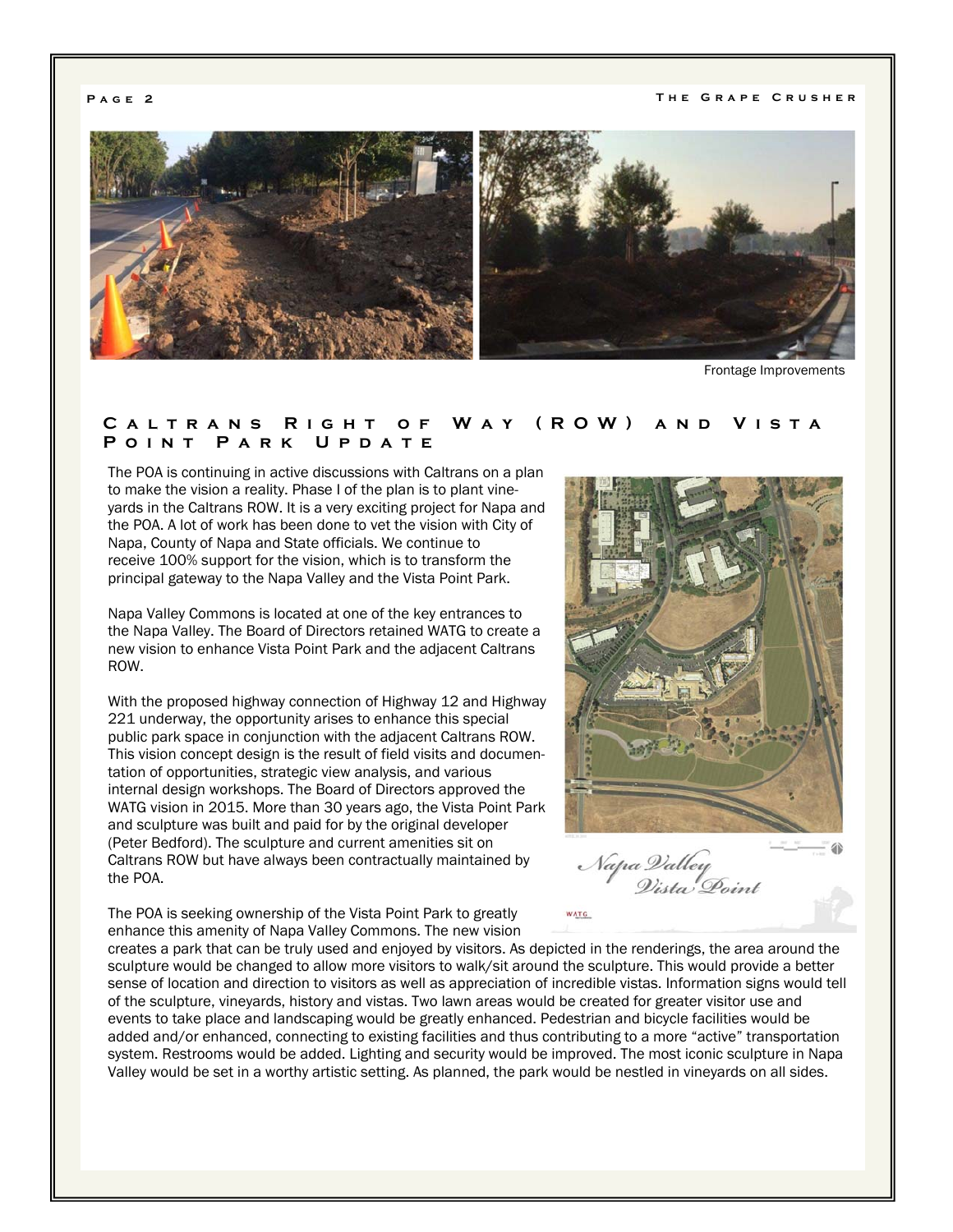#### **Would You Like You r Business To Be Featured in the Napa Valley Commons Newsletter?**

We like to feature articles on tenants at Napa Valley Commons so that we can promote awareness of the many businesses that we have here. The articles are also featured on the Napa Valley Commons website at www.napavalleycommons.com. If you are a tenant and would like your business to be featured in an upcoming newsletter, please contact Johnathan Kaufman at johnathan@advancedmgmt.com.

### **Meritage Commons Updates**

#### Construction Updates

Excellent construction progress is being made at The Meritage. This elevated Napa experience is located directly adjacent to The Meritage Resort and features 145 luxurious guestrooms and suites with stunning vineyard views; 9 tasting rooms, including Trinitas Cellars, representing the best of Napa Valley wineries; and an outdoor event lawn for social gatherings and concerts. Construction is expected to be completed summer 2018. For more information, renderings, and a virtual tour, visit www.VillageatMeritage.com.



#### Recovery Efforts

Like all of us, The Meritage Resort is doing all it can to help those impacted by the recent fires. Should you need extra rooms over the holidays, the resort is offering a special "Support Napa" rate from \$160 with 10% benefiting Napa Valley Community Foundation. Please visit www.MeritageResort.com for details and other specials.

# **Feral Cats**

It has been reported that feral cats are becoming a problem in some areas of the Park. Contributing to the problem is the well-meaning but poorly advised habit some have of leaving cat food outside in bowls. Cats are not the only creatures attracted to cat food; raccoons, opossums, coyotes, rats and mice are as well. All of these animals are abundant in the area and when attracted to food that is left out, acquire a taste for it and return regularly. Many of these animals then multiply rapidly and the young develop the same habits, creating an even bigger problem, posing a threat to local wildlife and to public health. Please refrain from leaving pet food outside.